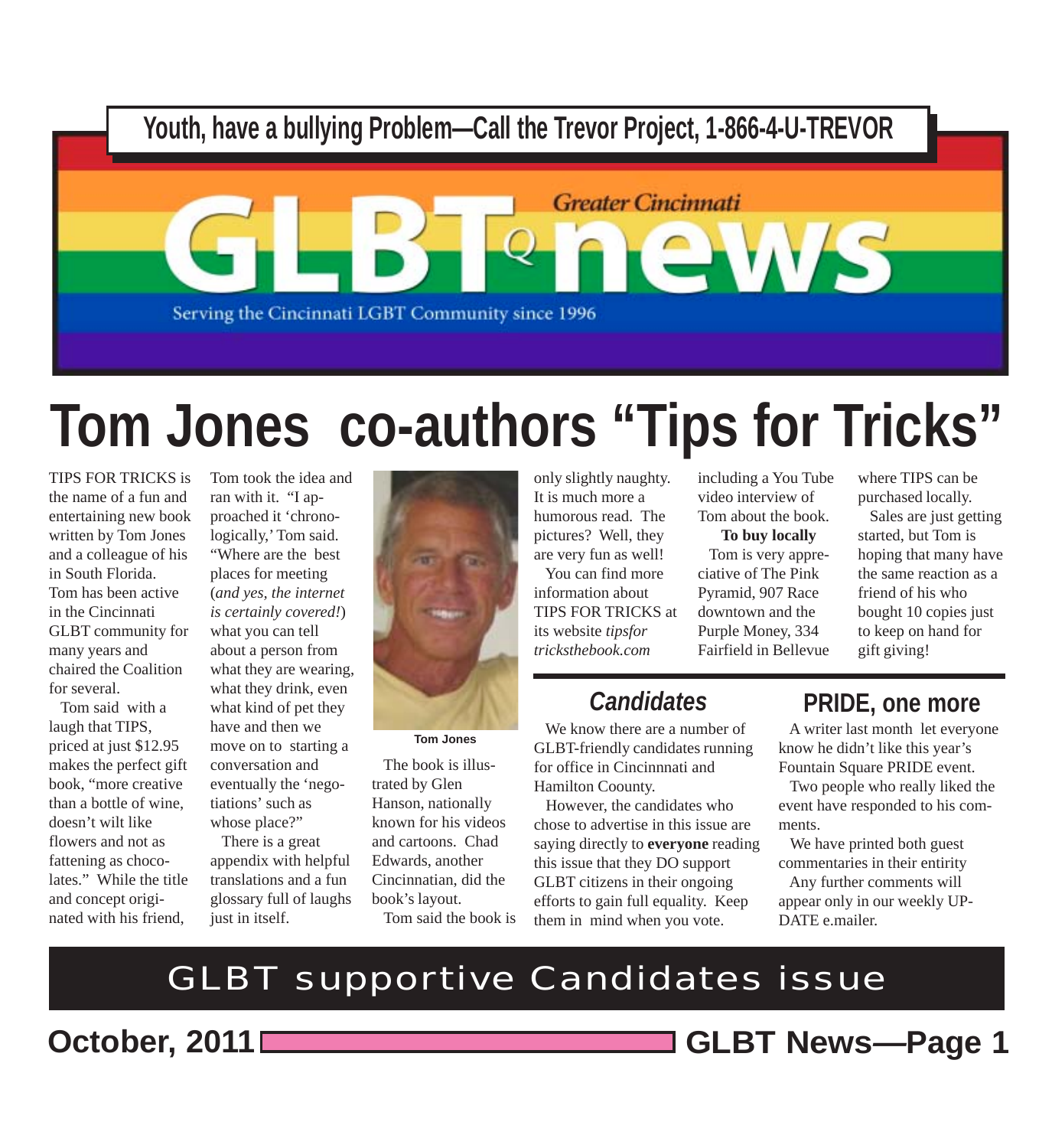### **Page 2-GLBT NEWS DENSITY REGISTER 10 2011**

for the **GLBT News**. I appreciate Worley's efforts to keep us informed on national issues and the sharing and support local efforts. As a result of John's article many of the bars and clubs felt compelled to discard the newspapers. There was an article about my show on the front page. I was proud of that!

with bar owners who responded to the expression of strong negative feelings in the paper. I feel strongly that **GLBT News** is beneficial and informative. My suggestion



**Greater Cincinnati GLBT News**

 $513 - 221 - 1118$ www.MUSEchoir.org November 12th 7:30 pm, 13th 3 pm

**MAP ublications, 1727 Highland, Cincinnati, OH 45202, 513-241-7539**

is published monthly in Cincinnati, Ohio. *map@ella.net*

"Hatred and bitterness can never cure the disease, only love can do that." **Martin Luther King**

"Always be yourself," **from** *Billy Elliot* **Publisher/Editor—Worley Rodehaver Associate Editor—Michael X. Chanak Advertising—Karen Halazayn, 513-979-4295**

#### **GLBT News and UPDATE, Worley Rodehaver and Michael X. Chanak are on Facebook**

 This Newspaper is supported entirely by income from our Advertisers. Editorials/Opinions are the opinions of the writer or organization and the publisher assumes responsibility only for Editorials, Opinions or Commentary written by the publisher or editor(s). Views expressed in Organizational or Independent columns or in Letters to the Editor are those of the organizations or writers. This Newspaper is distributed FREE at Advertisers' locations, through community organizations and other outlets. The publisher assumes no

responsibility for content, accuracy or validity of Advertising.

Vol. 15, No. 10; October, 2011 **Contents © GLBT News, 2011**



#### **This publication is dedicated to those who have or have died from AIDS or Hate Crimes**

It is our goal to record the positive contributions **GLBT** people make to their community and the local community at large. While AIDS and Hate CRIMES are certainly not positive things, we seek to draw the positive from the negative. We hold up Paul Delph and Matthew Shepard and their families as models of how human beings should or could react to each other and how families should support loved ones whose lives are not in the box right wing religious zealots want them in. Delph, a multi-talented Cincinnatian, died

**Paul Delph**

**Matthew Shepard** of AIDS in 1996. His mother shut down her business to care for him. Shepard died in 1998, victim of a hate Crime and his mother worked for years to get passed a national Hate Crimes Bill, which is now law.

*Commentary responses*

### Positive statements about PRIDE 2011

 *(Editor's Note: Two readers submitted responses to Dr. John Maddux's guest commentary in our September Print Edition. Their statements follow.)*

**PRIDE showed improved acceptance By Debi Show producer and entertainer**

 I am new in the GLBT community. So I am not aware of history and tradition. John Maddux wrote an article that was printed in **GLBT News**. I spoke to John at Kings

Island PRIDE and he and I ended our conversation with a hug. So rather than respond to his article, I just want to make a couple positive statements of support for this year's PRIDE! I was so pleased to see Northern Kentucky and Cin-



cinnati work together. I got to be at both expressions of PRIDE and really enjoyed it.



 The parade was such a good experience for me! I loved meeting the different groups from Fifth Third, Proctor and Gamble, etc. The business groups showed the improvement of relations and acceptance of the GLBT community in the workplace by important companies. I loved talking to people along the parade route! There was a great crowd of people!!!

 My real response is to express my concern and love



insure **GLBT NEW'S** future. I understand the strong response, but Rick McDermott will not pull his advertising! I have a little influence with the old insurance man. Love you all,

*Carl Fox responds—Page 3*



Stop in and be treated like FAMILY...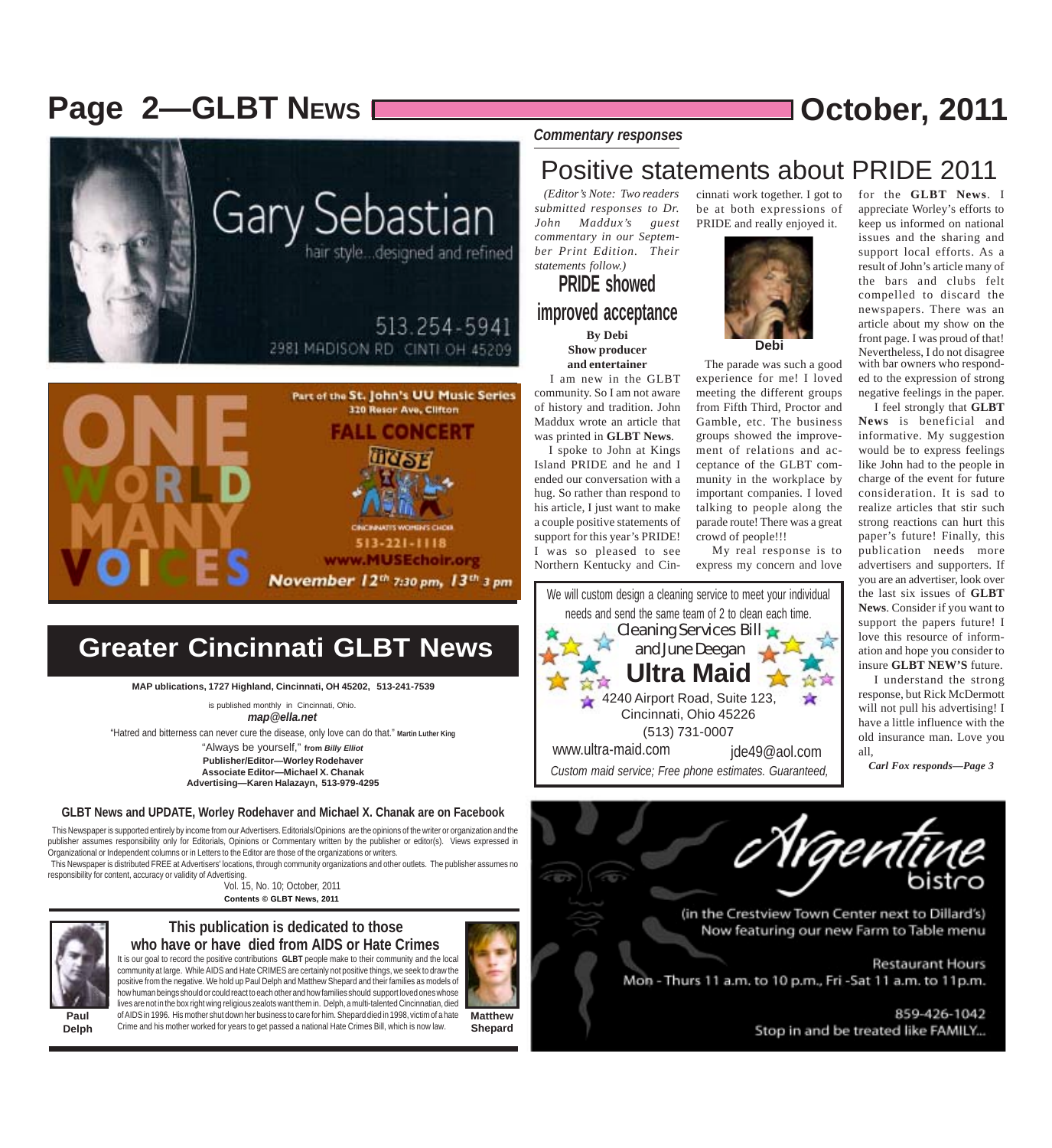**By Carl Fox Best PRIDE so far**

> **Cazy Fox Saloon** I read with some frus-

tration and disappointment the opinion piece by John Maddux in the last edition of **GLBT News** and felt I must re-

spond. I have lived in the Cincinnati area most of my 53 years and have attended almost every local PRIDE event. I believe this year's was the best so far! I re-

member the first PRIDE I attended in the 1970s; there were about a dozen of us. There were more police there to protect us than marchers! We started at City Hall surrounded by the police, and had protesters yelling and throwing things at us all the way. We walked slowly at first but gradually sped up until about Fifth and Plum when we started to break out in a trot. We got to Fountain Square and had our speeches and then we scattered!

 My partner and I have had vehicles, and sometimes customers from our bars, walk behind our car over the years when it was in

Northside, and now both years it has been back downtown. We have enjoyed them all! These events take enormous work by those that put them on, almost always with little help and no pay. Months of effort are put into cre-

ating something special for those who will attend while also working out the logistics of such an undertaking. I know, I worked on the two recent PRIDE events in northern Kentucky. We start with little or no money. We try to accommodate a wide

variety of wants and issues, always forgetting at least one or two, perhaps more. On the whole, the things that go right far out weight the few missteps.

**Fox**

 Mr. Maddux starts by complaining about the placement of PEIDE Marshals and the fact there were a lot of corporations that participated. Each parade I have attended has had things vary in their placement, including marshals. I know that in the Rose Bowl, the marshals are placed throughout the parade. I know I heard announcements of the entries when we passed Fountain Square, so if someone was missed

it was probably just an oversight, not a personal slam. I would chalk that up to "something we can improve on next year". As for corporations being a large part of the parade, in case Mr. Maddux missed it, they were represented by groups of their GAY EM-PLOYEES and supporters; endorsed and embraced by the companies for whom they work. Last time I checked, this is what we have been working for! Did I miss something here? Haven't we regularly spoken about our buying power and used it to either try to change bigoted behavior or encourage inclusiveness? I can remember when P & G employees didn't dare enter a Gay bar, or other "unacceptable" place. They had to worry about who they had as friends as well, but now P&G supports their Gay employee groups. Several years ago they even endured protests by Fred Phelps for doing so. And what about our company? Is the fact we are "Gay owned" a pass on this exemption process he seems to long for. Or perhaps because our business is a mixed establishment he would deem us *See PRIDE, Page 4, Col. 1*

### **October, 2011 GLBT News***—***Page 3**



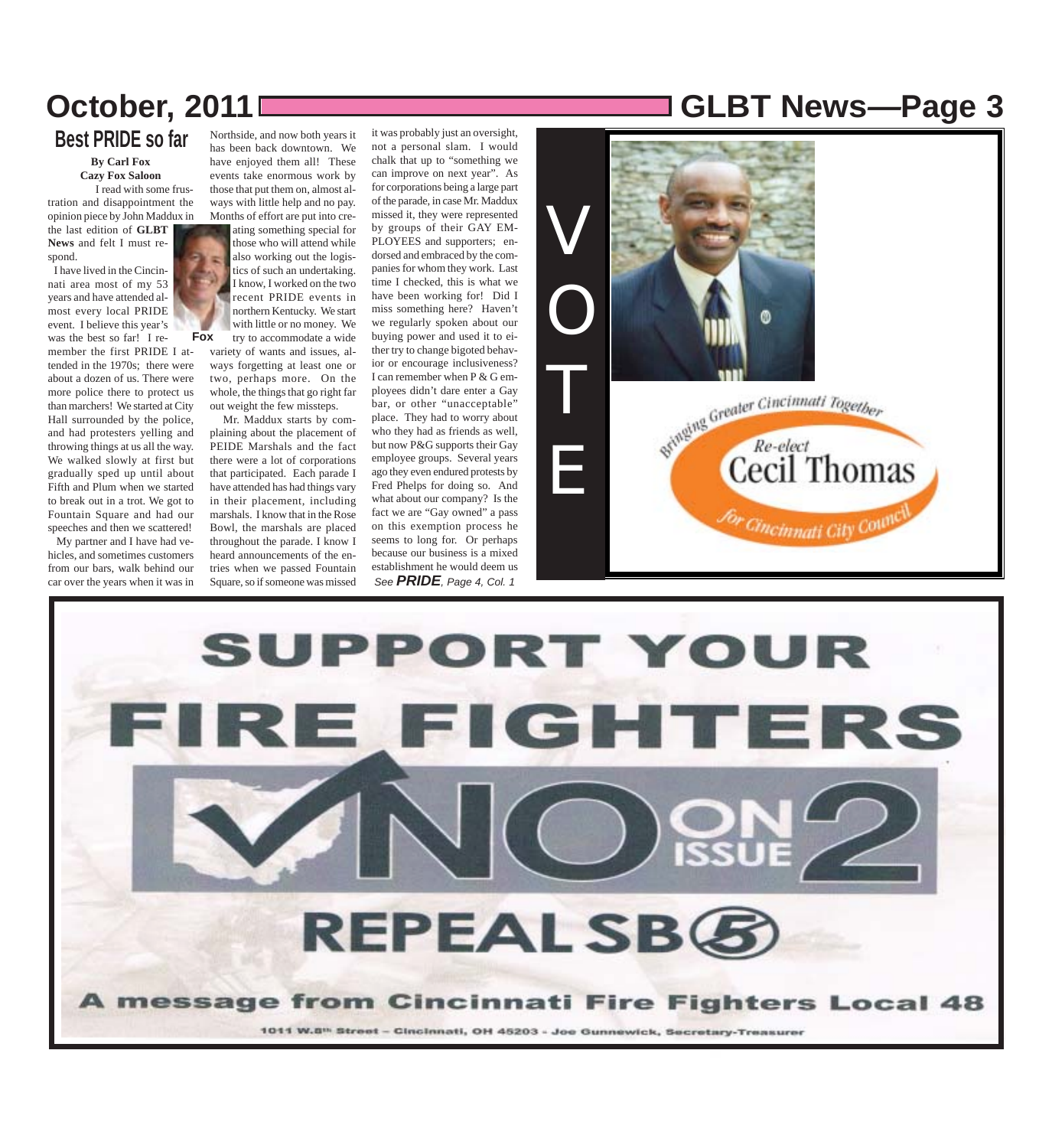### **Page 4––GLBT NEWS DECOMBER 100 DECOMBER 10011**

### GLBT NEWS





#### *PRIDE—from Page 3*

not Gay enough. My partner and I are proud to be sponsors and participants in these events celebrating OUR community. I have been amazed and overjoyed over the last many years as I watched more companies "come out" in their support of us. And really, I love the big, colorful Macy's balloons! That's a parade! Mr. Maddux grumbles on about

the weather and what month the events should be held. In case he has missed it, there are a lot of PRIDE events in the region. Many organizers try and take that into consideration when setting the dates. People like to go to many of the area's PRIDE celebrations and there are a limited number of weekends in June. Organizers try to make sure that they don't conflict with other events so that people can be part of many area celebrations, but also to help guarantee a good showing at their own. Anyone who has lived in this area for a while knows that the weather around here changes fast, and is very unpredictable. May, June and July this year had some very hot weather. This year, in par-

**Hey!**

ticular, has been anything but typical. There are times when adjustments are needed. Northern Kentucky PRIDE, which I've helped organize, had our first PRIDE last year in October, on an unseasonably cold afternoon. You live and learn, this year we had ours in July and the weather was much better! In the end no one can predict the weather and having your event on a day competing with perhaps Columbus or Indianapolis PRIDE can diminish the crowd locally.

 Mr. Maddux then complains that the planning meetings and events were not properly advertised to the public. This is hard for me to accept, as I saw plenty of postings for both meetings and events in northern Kentucky and Cincinnati. Trying to get volunteers to show up week after week for months at a time is difficult to say the least, and in the end there are always some who feel left out. I can speak for NKY PRIDE when I say we worked hard to get people to participate, and even with our best effort failed to include all. We have vowed to do better each year. I am sure that the people planning and creating the Cincinnati PRIDE did the same. There

were articles in all the community papers, including the **GLBT News**, and also postings on local media outlets and web forums. Getting our events covered by the local TV stations or the daily paper has always been difficult, if not impossible. Not all corporations are as inclusive as the ones represented in our PRIDE events. Perhaps that will improve in the years ahead.

 Some of his rants were saved for bashing the local politicians for coming down, walking and shaking hands, speaking to us one on one. Wow, what a terrible situation that is! Imagine, politicians wanting to mingle, talk to, embrace and welcome Gay support. Again, am I hearing him correctly? We have worked our collective butts off trying to get our local government representatives to not only take the time to listen to us, but to welcome us as part of the whole community! I personally have tried for years to be heard, having doors literally closed in my face, and now they are coming to me/us. I am overjoyed by this. The fact they will participate in our events is evidence that

we are slowly but surely gaining ground in the political process.

 Mr. Maddux goes on to gripe about food vendors, gaps in the parade, the size of vehicles and even the length and route of the parade. I think some people just like to complain. The PRIDE that I attended was glorious, full of vibrancy, fun people, plenty of food, beverages and product vendors. Great entertainment and large numbers of people celebrating themselves, their families and their friends crowded the streets and Fountain Square. It was wonderful, and I feel sorry that Mr. Maddux was apparently blind to all of this. What a shame; he seems to have missed so much. Any event can stand improvements from year to year, but it is important to remember the past and see the success we have achieved and the allies we have gained. Looking back at those early PRIDE parades, I could not have imagined the wonderful event I attended in Cincinnati this year.

 And I look forward to things getting bigger, better and even more fabulous in the years to come.



**FOODS** 



| Darts, Pinball, Free Parking<br>& a Smoking Patio!<br>Drink Specials & Free Pool<br>till 8pm daily (Happy Hour)<br>We have Absinthe<br>as it was meant to be enjoyed!<br>Est. 1999<br>Open 3pm till 2:30am daily<br>atoon<br>The Corner of 9th & Washington<br>riendly Mix of Humanity |                   |
|----------------------------------------------------------------------------------------------------------------------------------------------------------------------------------------------------------------------------------------------------------------------------------------|-------------------|
| $(859)$ 261-2143                                                                                                                                                                                                                                                                       | Newport, Kentucky |
|                                                                                                                                                                                                                                                                                        |                   |

Cleaning Services Bill and June Deegan

**A**<del>x</del><sup>★</sup> Ultra Maid 4240 Airport Road, Suite 123, Cincinnati, Ohio 45226 (513) 731-0007 jde49@aol.com www.ultra-maid.com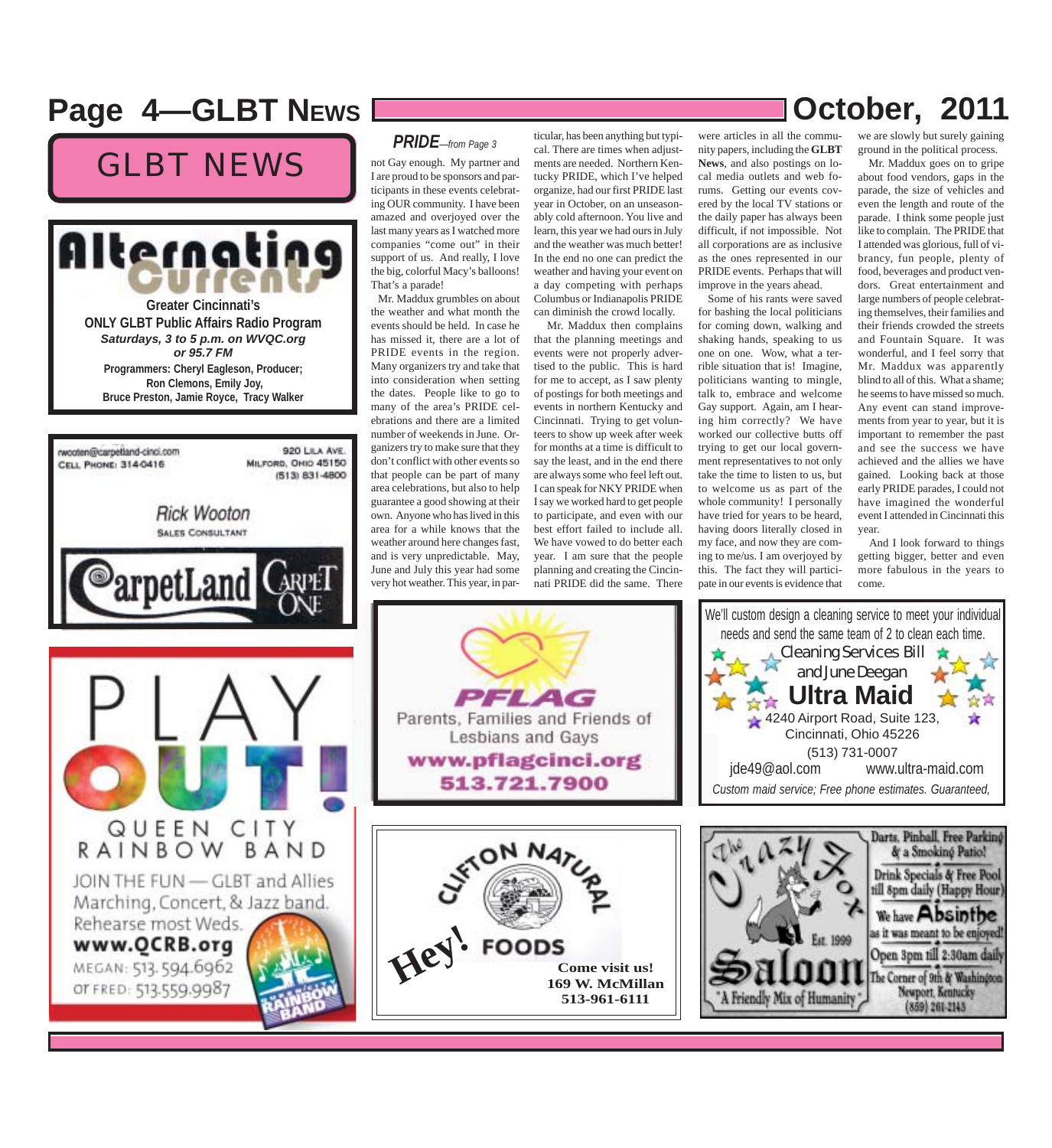## **October, 2011 GLBT News***—***Page 5**

 Your editor had an eye operation September 30 slowing production of this paper. Delivery of the Print Edition is one week late.

 Also we could not expand beyond eight pages so several of our stories appear in our Weekly UPDATE e.mailer;

*http://www.glbtnewscincinnati.com*



# **Scott E. Knox**

**ATTORNEY AT LAW**

General Practice including: Probate—Wills/Powers of Attorney Disability (Social Security/SSI/Disability Insurance) Lesbian/Gay/Transgender Legal Issues HIV Legal Issues

**Honored as one of** *Lawyers Weekly USA's* **Attorneys of the Year for 2002**

**13 E. Court St., Suite 300, Cincinnati, OH 45202 Tel: 513-241-3800 FAX: 513-241-4032 e.mail:** *sknox@choice.net*

## *Experience Counts!* **PROV judicial leadership JUDGE CHRYLVNI**

- **\* 1997-Present, Judge Hamilton Municipal County Court**
- **\* Chairman, Hamilton County Municipal Court Technology Committee**
- **\* Member, Supreme Court of Ohio Advisory Committee on Technology and Courts**
- **\* Member, Supreme Court of Ohio Advisory Committee on Interpreter Services**
- **\* 1973, J.D. University of Cincinnati Law School**
- **\* Former Cincinnati Police Officer**
- **\* Former U.S. Federal Prosecutor**
- **\* Former Chief Investigator, OMI Cincinnati**
- **\* Former Special Attorney General for State of Ohio**
- **\* Former Law Director, City of Lincoln Heights, Ohio**
- **\* Former Civil & Criminal Law Practitioner \* Endorsed by Hamilton County Democratic Party**

#### **www.grantforjudge.com**

Paid for by the **Grant for Judge Committee,** Treasurer Robert S Brown, 2199 Victory Parkway, Cincinnati, Ohio 45206-2812.



**HAMILTON COUNTY MUNICIPAL COURT** 

## **Cincinnati Public Schools are finally on the right track.**<br>Keep the momentum going-Vote for this team of proud CPS graduates

**Keep the momentum going**–Vote for this team of proud CPS graduates who have delivered **proven results** through **innovative programs**.

# **Vote** for **All 3** for **School Board**



**4 years on the CPS Board** (current Pres.)**, providing leadership to:** help CPS become Ohio's leader in education reform, increase performance accountability, and strengthen fiscal management. **bolton-nelms.com**



**A voice for your neighborhood, promoting:** school-familycommunity engagement, more resources for neighborhood schools, and respect and value for the teaching profession. **apk4cps.com**



**4 years on the School Board, delivering:** increased character education, enhanced extra-curriculars, and reduction of the achievement gap.

**bolton-nelms.com**



Paid for by: Re-elect Eve Bolton Committee, Eve Bolton, Treasurer - 1325 Aster Place - Cincinnati, OH 45224 + Kuhns for Gincinnati School Board, Ronald S. Pinkerton, Treasurer - 4301 Haight Ave -<br>Cincinnati, OH 45223 + Fri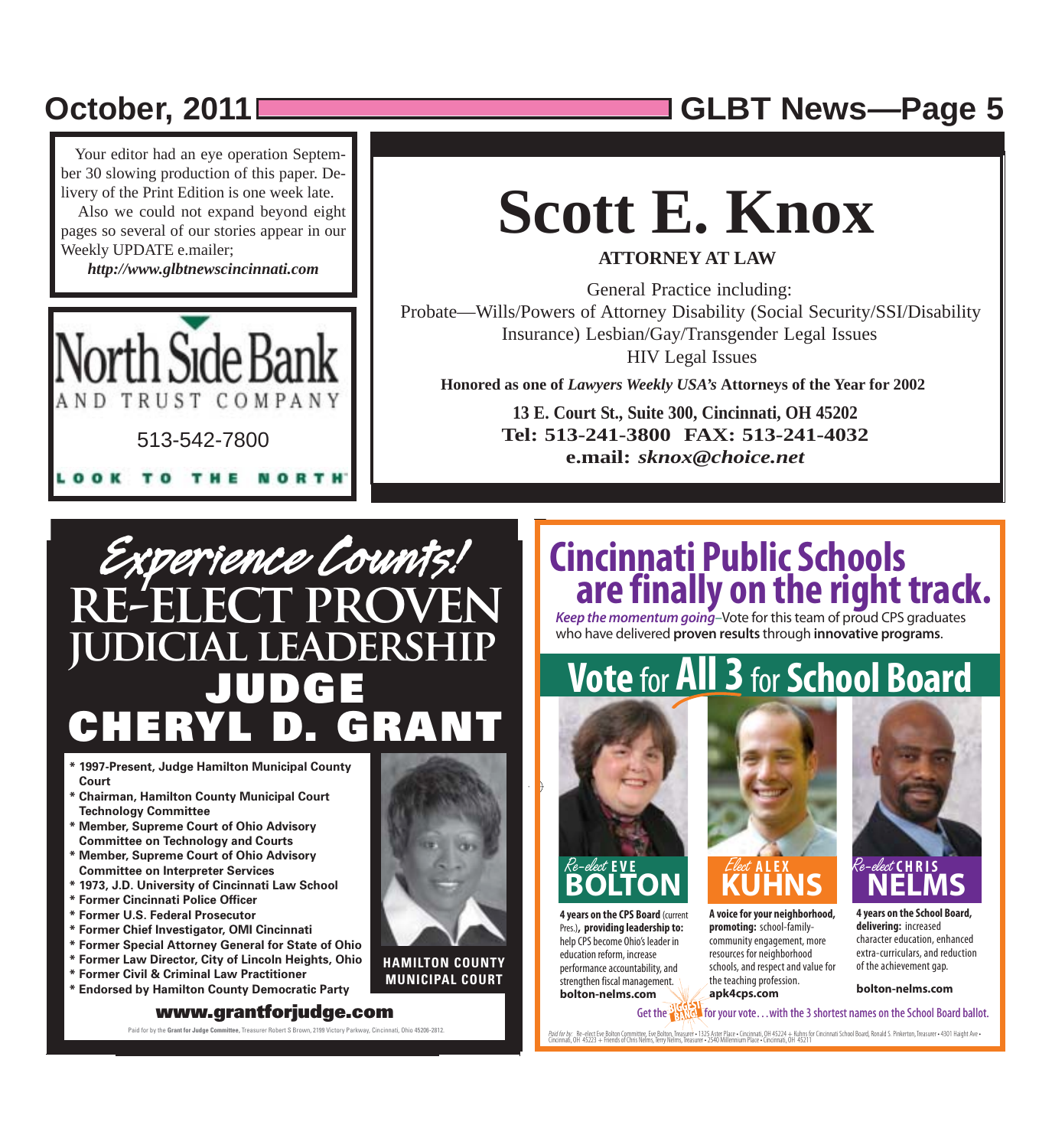### **Page 6––GLBT NEWS**  $\sqrt{2}$  **October, 2011**

### JOIN GLBT Friendly Faith Families



### **Telling Tales**

 It is easier to tell tales than keep tales, as any Queen will attest. You know, life stories now all the rage to be left behind for others to "appreciate?" Recall, I came from an epoch where geese resembled dinosaurs yet we had stories and



tales to tell. Goose predicts even goslings will soon become prehistoric and so to their "stories." One fine telling is the GLSEN/Public Allies Stories Project #1 that premiered at their prom this spring: *http://www.youtube.com/ watch?v=\_o8NC1Nf88Q*

Lesbian Archives – a small non- profit group in a church basement with limited space? The Center, not really, only limited space and most of the long-standing materials were turned over to UC Alliance about two years ago. So, what becomes of all these stories? Ohio

 Yet, almost twice a month a box of materials, or a question will come to the Center – "I would like to donate x." Kudos for folks thinking about community her/history, but they are always surprised on learning there is NO big archive being maintained locally. Remember the person who asked for Cincinnati archives only to have my daughter point to the Goose, "She is your archive." I do know of a statewide archive – but I do not have any data on what materials they have from Cincinnati. But meantime, what happens to these materials and requests? I waddle through and suggest various outlets for the donations, PFLAG, GLSEN, UC Alliance and OLA.

 My own Goose closet has three/four years of old analog audio of Alternating Currents tapes from the late 80s, and I converted about six years of video from the old Out Front GL TV show to DVD (*1989-1994*) which reside at OLA.

 Maybe archives are not sexy, or poorly supported, or Cincinnati is not ready? But, there is a wealth of material that is being lost because of our community inaction. So, while all the energy is being directed at collecting stories, whatever will become of yours? I am not so sure. The Internet is a poor long-term archivist. I leave you with when will keeping tales of our history alive and accessible become as important as telling tales?

# **Coronation**

 I walked at Coronation this month with a title. It was my second year at the event hosted by our own Imperial Sovereign Queen City Court of the Buckeye Empire(*ISQCCBE or Court*).



the scene.

Last year I went on a spur of the moment and I had no idea what to expect, or even what the Court was. I came dressed in a shirt and tie, which for me is a lot, but I was a little more under-dressed than I expected. A peacock might better have fit

 I shyly found the GLSEN table, not knowing anyone at the time and surveyed the room. It was a high-ceilinged golden room at the convention center, and it was packed with more than a hundred drag queens and men with a sort of a bedazzled-cowboy look. A wonderful dinner was served before titles were called *See Court, Page 8, Col. 1*

### **Ohio Street Protest for Gay marriage**

 There will be a street protest in "Support of Gay Marriage." November 5th.at 11 a.m. on Fountain Square three days before voting day. You will want to make signs for the protest. For this to work organizers need a large number of Protesters!

 Organizations: Equality Ohio: https://www.facebook.com/ equalityohio Reformed Catholic Church: http:// www.reformedcatholic-church.org/ NKU Equality Now!: http:// www.facebook.com/NKYEqualityNow Speaker:

Chris Seelbach: https://www.facebook.com/SeelbachForCouncil

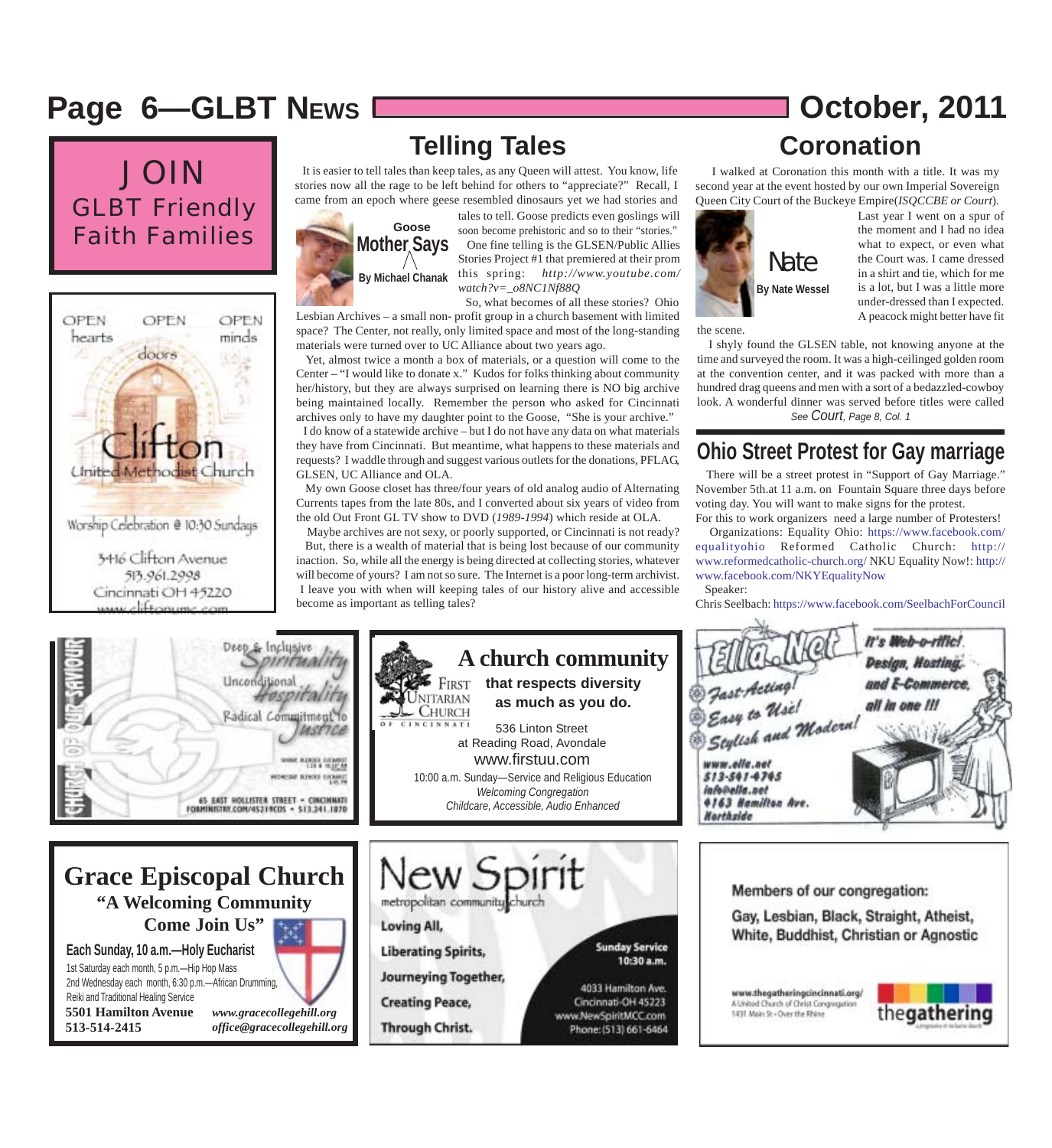### *October is Gay History Month*

 October is LGBT History Month 2011 (www.lgbt-HistoryMonth.com)

 It provides role models, teaches history, builds community and celebrates our community's important national and international contributions.

 "LGBT History Month 2011 includes outspoken Lady Gaga, "Milk" screenwriter and Oscar winner Dustin Lance Black, "Don't Ask, Don't Tell" repeal activist Dan Choi, national hero Daniel Hernandez Jr., internationally acclaimed Mexican artist Frida Kahlo, first elected transgender judge Victor Kolakowski, Ugandan leader David Kato, singer Ricky Martin and satirist Wanda Sykes," stated Malcolm Lazin, executive director, Equality Forum and founder of LGBT History Month.

 See the full story in an upcoming **GLBT News UPDATE**



Ellen O. Bierhorst, Ph.D.

*Holistic Psychology Alexander Technique*

**513-221-1289** ellenbierhorst@lloydhouse.com www.lloydhouse.com



- IRS Representation
- Payroll Services
- Tax Planning

#### 513-481-1TAX (1829)

3284 North Bend Road, Ste. 106 Cincinnati, OH 45239

scott@1taxcincinnati.com



Member, National Association of Tax Professionals Member, American Society of Tax Problem Solvers



**October, 2011 GLBT News***—***Page 7**



### **Simply The Best Rates! On New And Used Vehicle Financing**



**Refinance Your Auto Loan And Save - Finance Up To 60 Months!**

**Offering VISA Credit Cards at 6.99%**\*\* **No Annual Fee - No Balance Transfer Fee - 12 Month Promotional Rate** 



**Downtown Cincinnati Office: 637 Vine Street** *(next to Skyline Chili)*

**513 562-6600**

### **Open To The Downtown Community!**

*Get Your Loan Pre-Approval, Then Tell The Dealer You're Financing At New Horizons Credit Union* Apply Online Today: **NewHorizonsCU.com**

\*APR = Annual Percentage Rate. Restrictions apply and actual rate may vary. Credit approval required. \*\*VISA rate will convert to variable rate of 9.90% after 12th billing period. Promotions

**NCUA**